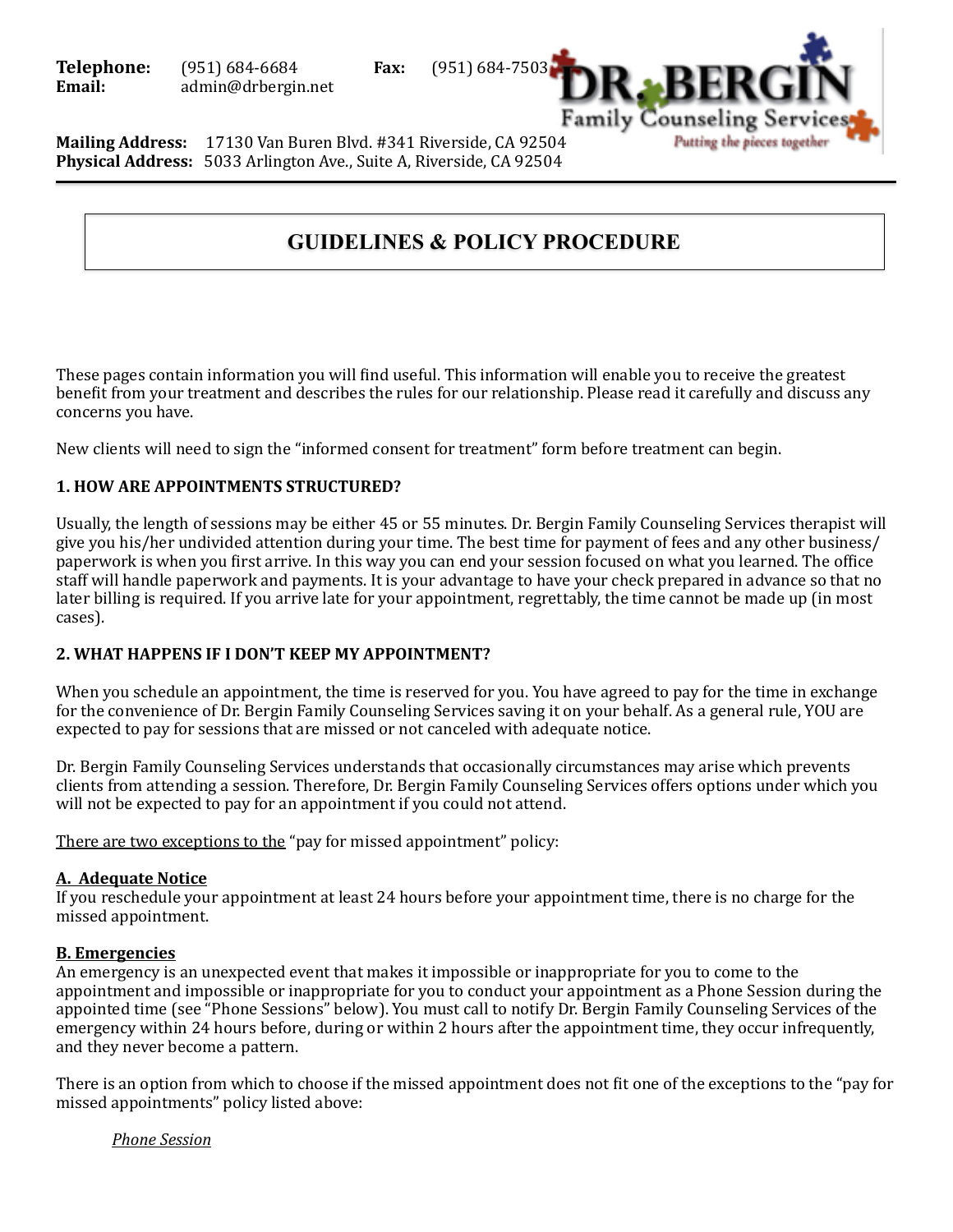

**Mailing Address:** 17130 Van Buren Blvd. #341 Riverside, CA 92504 **Physical Address:** 5033 Arlington Ave., Suite A, Riverside, CA 92504

> We may restructure your appointment and conduct your session, at the appointed time over the phone. This is common, for example, with clients who travel on business, when family members become ill, when cars break down, and when baby sitters don't show up (Insurance companies do not usually pay for this option). Call Dr. Bergin Family Counseling Services at the time your appointment is scheduled to begin. Leave a message giving the telephone number Dr. Bergin Family Counseling Services should call to reach you for the session. In cases of a long distance call, Dr. Bergin Family Counseling Services will call collect.

## **Please keep in mind that insurance companies do not pay benefits for missed appointments, so patient's** who miss appointments are responsible for the entire fee.

Also, please understand that if you choose not to honor this policy, Dr. Bergin Family Counseling Services will be unable to reserve time for you in the future.

# **3. HOW ARE FEES PAID?**

It is customary for clients to pay the full fee or co-pay when services are provided, even when medical insurance will pay some portion of the fee. This is especially true on the first meeting. For your convenience Dr. Bergin Family Counseling Services accepts Checks, Money Order, VISA and Master Cards and American Express.

Dr. Bergin Family Counseling Services and staff are happy to assist you in all aspects of insurance claims processing. Dr. Bergin Family Counseling Services is a preferred provider for several insurance companies. **If you wish to use your insurance, you must inform us of this fact at your first appointment.** If you do not do so, you will be personally responsible for full payment. If at any later point you decide to use your insurance, Dr. Bergin Family Counseling Services will be happy to accommodate you from then on. You cannot, however, make that change in your agreement with Dr. Bergin Family Counseling Services retroactive. If you do not have insurance when you begin treatment, but later begin to receive insurance coverage, give Dr. Bergin Family Counseling Services that information at once. Dr. Bergin Family Counseling Services will then be able to treat you under the contracted fee policies of your coverage.

# **4. WHAT IF A FINANCIAL HARDHIP DEVELOPS?**

If you find that Dr. Bergin Family Counseling Services fees create a financial hardship, please discuss this with Katie Garcia, Financial Director, to explore options. Usually you can reach an arrangement that permits your treatment to continue. Otherwise, your clinician will refer you to another professional with lower fees.

## **5. EMERGENCIES and ROUTINE PHONE CONSULTATION**

Dr. Bergin Family Counseling Services is available to assist you by phone, when necessary, at no extra charge. This free service is offered for occasional calls, and it is requested that you limit such calls to 5 minutes. If you need more time, please schedule a separate session. Clients will be asked to pay for excessive time or frequent calls. Dr. Bergin Family Counseling Services prefers conversations between 9:00 AM and 7:00 PM Monday through Friday. In emergencies your therapist is available 24 hours a day or an associate is on call.

For routine business and non-emergency matters, please call the office during normal business hours from 9:00 AM to 5:00 PM Monday through Friday.

## **6. CONFIDENTIALITY**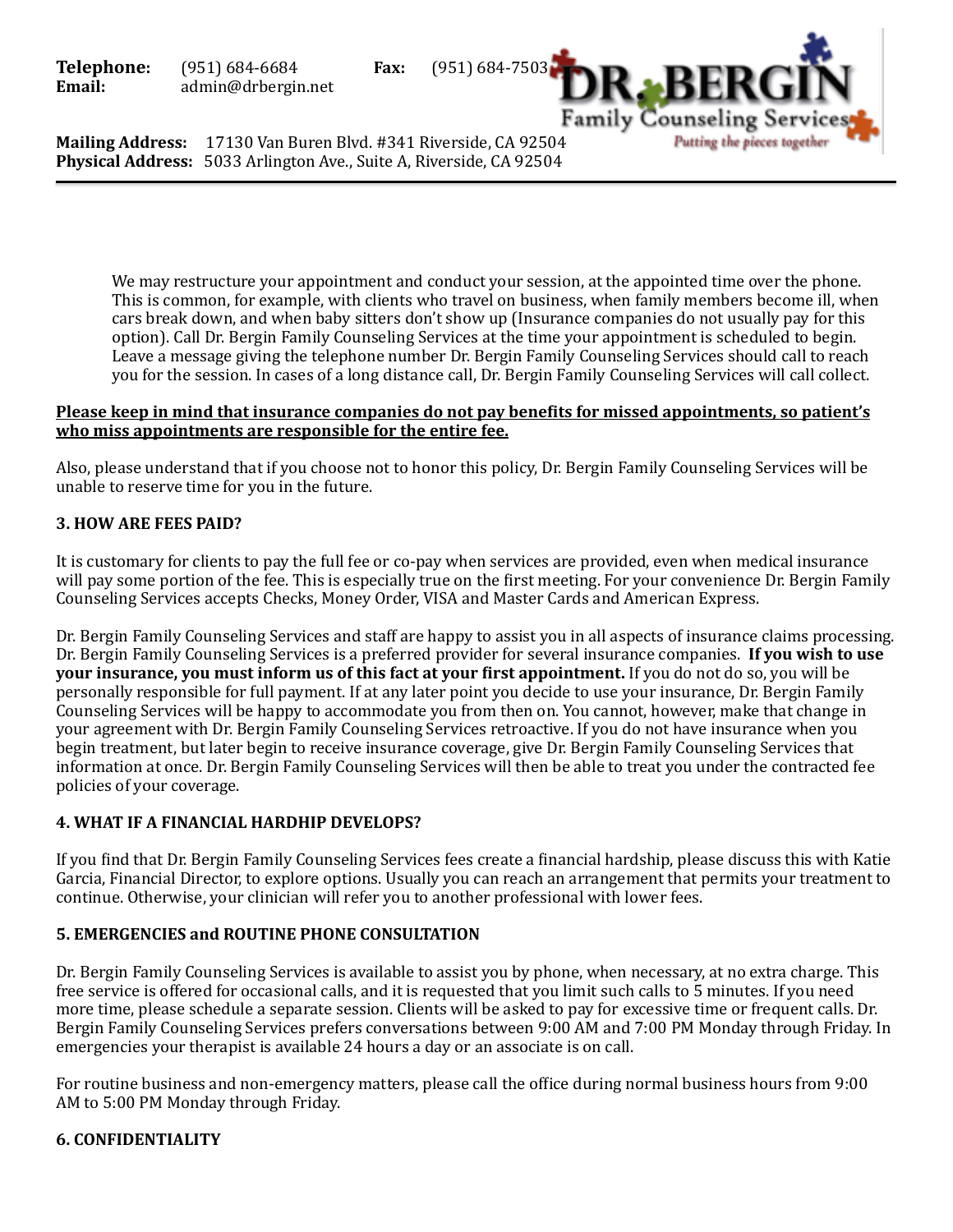

**Mailing Address:** 17130 Van Buren Blvd. #341 Riverside, CA 92504 **Physical Address:** 5033 Arlington Ave., Suite A, Riverside, CA 92504

# **Is What We Talk About Confidential?**

What you discuss with Dr. Bergin Family Counseling Services is private. Expect as required by law, your therapist will not tell anyone else about you unless you give him/her written permission to do so. This is called "privileged" communication". 

## **What About When Couples Are In Treatment?**

The privilege of keeping information confidential extends to everyone in session. If a husband and wife are in treatment together and at a later time the wife (for example) wants information released about the session, the husband has the right to object and not allow the disclosure. The exceptions are in cases of required reporting and court orders.

## Are There Times When Information Is Not Confidential?

There are exceptions to your privilege to keep information about you confidential. Times when your records or information about you must be released fall under the following situations:

## *A. Court Order or Government Requirement*

If a Judge orders Dr. Bergin Family Counseling Services to release information or testify, your therapist must do so. This is rare. If you are pursuing a Workers Compensation case, your personal health information will be required.

## *B. Required Reporting*

Therapist are mandated by California law to report any suspected abuse (sexual, physical, emotional, exploitation, or neglect) of children or dependent adults. Therapists are also mandated by law to notify both the police and any intended victims regarding threats of physical harm. Dr. Bergin Family Counseling Services will abide by these legal requirements, and no "release of information" is required for your therapist to act. Should this occur, your therapist will also provide counseling and psychotherapeutic assistance to his/her clients and their families throughout any necessary procedures.

## *C. Other Health Care Professionals*

In order to make sure your overall health care is complete. Dr. Bergin Family Counseling Services has legal permission to talk with and send summary reports to your medical doctor and other health care providers.

## *D. Collection of Bad Accounts*

In the event that Dr. Bergin Family Counseling Services must turn an unpaid account over to a collection agency. Dr. Bergin Family Counseling Services reports client and responsible party names, address, phone numbers, social security number, name of employer, and account information. No clinical information is revealed. California law permits this disclosure.

## Are There Times When Patients Want Information Disclosed?

Yes. Except for the "exceptions to privilege" noted above, you have the power of deciding when and to whom information is released. In such cases, you will be asked to sign an "information Release" form.

# **A. Your Insurance Company**

In order to receive payment from your insurance company, Dr. Bergin Family Counseling Services may be required to provide your personal health information to that company as described in your coverage. You agree to this when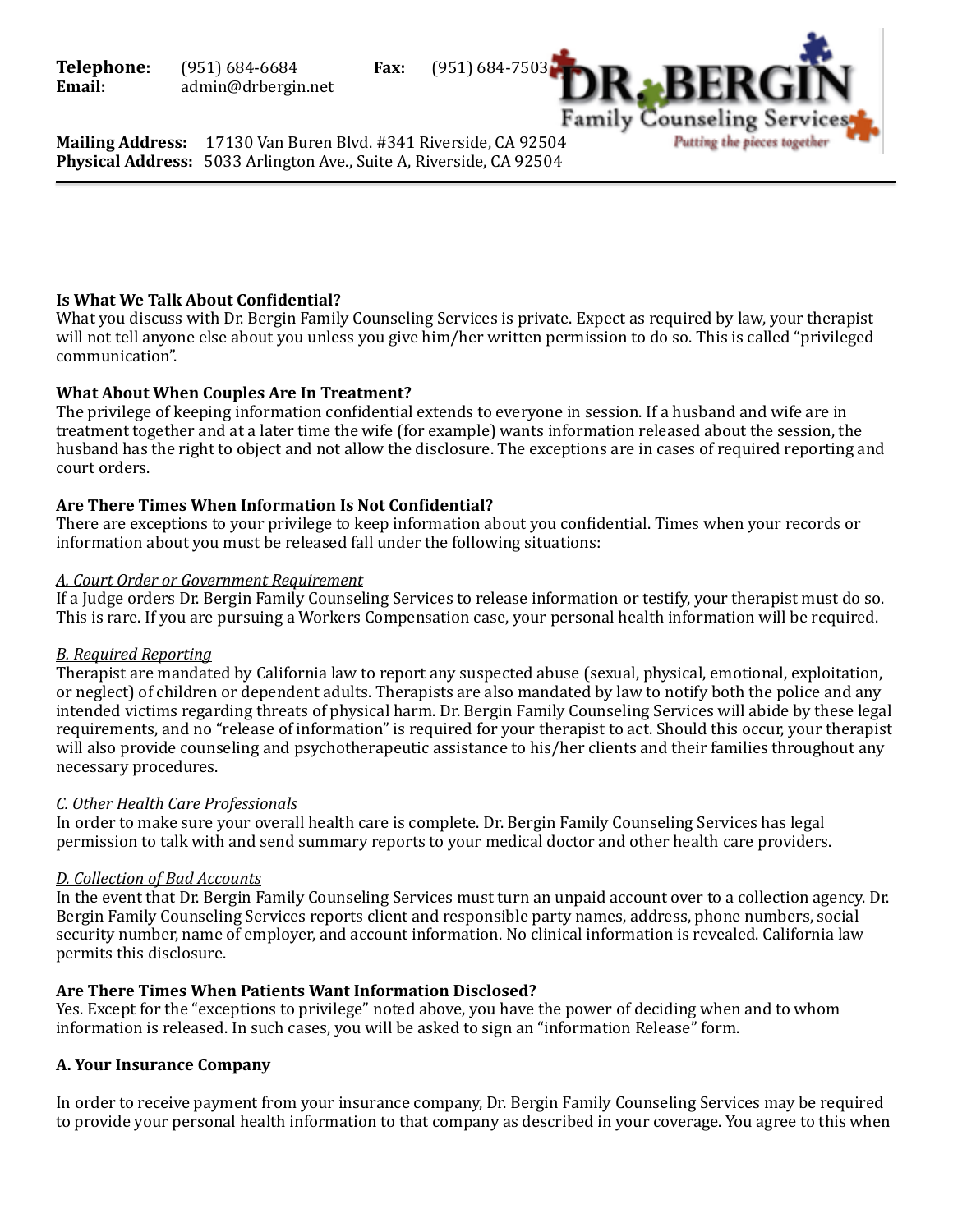

**Mailing Address:** 17130 Van Buren Blvd. #341 Riverside, CA 92504 **Physical Address:** 5033 Arlington Ave., Suite A, Riverside, CA 92504

you decide to have your treatment covered by your insurance. If you do not wish to have your personal health information disclosed to them, you may pay for your own treatment without using your insurance.

# **B. Legal Situation**

Clients are sometimes involved with legal processes associated with events like personal injuries, Workers Compensation, custody disputes, or damages resulting from another person's conduct. Dr. Bergin Family Counseling Services records and comments are sometimes wanted by lawyers and judges in order to determine facts in a case.

Remember you have the right to prohibit such disclosures, unless one of the exceptions to your confidentiality privilege applies (they are: Court Order or Government Requirement, Required Reporting, Collections). If you want such disclosures to be made, you will be asked to authorize them in writing. The following information is provided so that you can decide what is in your best interest.

The treatment and evaluation process includes everything you discuss with Dr. Bergin Family Counseling Services, any written information that you provide, findings from psychological tests, and information obtained from other sources. Any and all of this information may appear in Dr. Bergin Family Counseling Services records, reports, and testimony in the event of legal process. Dr. Bergin Family Counseling Services has no control over how other people will use such information. Your therapist's psychotherapy notes will be stored separately, and have a higher level of confidentiality. If your therapist testifies in regard to your treatment and/or testing, he/she may report information and opinions not included in his/her records or reports. Dr. Bergin Family Counseling Services records, reports, and testimony may influence the outcome of legal processes in which you are now involved or in which you may be involved in the future.

When you sign the informed consent of treatment and/or evaluation, you agree not to hold Dr. Bergin Family Counseling Services responsible for the consequences of information your therapist releases according to the terms above. You agree not to hold your therapist responsible for the outcome of any legal process in which you become involved, whether his/her records, reports, and testimony support or argue against your position.

Under certain situations, Dr. Bergin Family Counseling Services may send copies of reports to other doctors, attorneys, or the courts. Even your employer and or employer's Worker's Compensation insurance carrier get reports in cases of Worker's Compensation related treatment. In such cases, Dr. Bergin Family Counseling Services records, reports, and testimony will be read by many people and become part of the public record. Dr. Bergin Family Counseling Services will not release records or testify without your consent, unless one of the exceptions listed above applies.